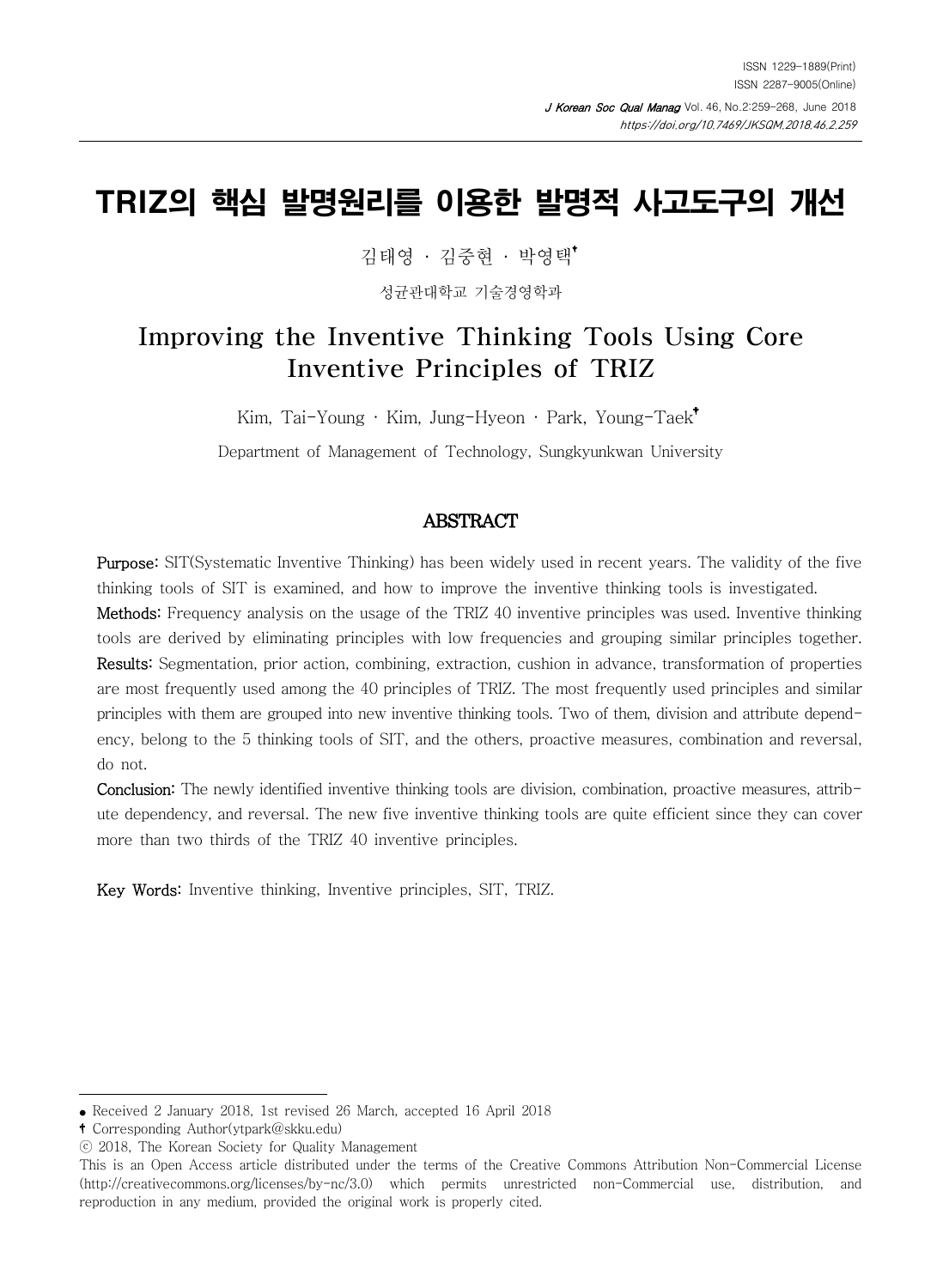# 1. 서 론

우리는 보통 발명특허의 핵심은 무언가 남다르고 독창적인 것이라고 생각한다. 그러나 학습을 통해 남다르고 독창 적이면서도 현실적인 해결책을 발명한다는 것은 범인(凡人)이 할 수 있는 것이 아니다. 그러나 관점을 바꾸어 생각해 보자. 수많은 발명적 해결책에는 공통적 패턴이 존재하지 않을까? 만약 이러한 공통점들을 규명하고 추출할 수 있다 면 발명특허의 노하우를 누구라도 학습하고 적용할 수 있지 않을까? 이것이 TRIZ라고 알려진 발명적 문제해결론의 기본적 발상이다(Park 2016).

러시아의 발명가 알트슐러(G. Altshuller)는 20만 건의 특허 중 상대적으로 창의성이 높다고 생각되는 특허 4만 건 을 추출하여 분석한 결과, 분야와 시대를 막론하고 동일한 유형의 문제와 모순이 지속적으로 등장하고 동일한 문제해 결 유형과 원리가 반복적으로 적용되는 문제해결의 규칙성을 발견하였다(Kim, Yoe, and Park 2017). 이를 토대로 알트슐러는 무수히 많은 기술적 모순을 해결하는 데 사용된 공통의 해결원리를 '40가지 발명원리'로 정리하였다.

TRIZ의 발명원리가 기술적 모순을 해결하는데 효과적이기는 하지만 40가지 발명원리를 모두 익힌다는 것이 쉽지 않을 뿐 아니라 기술적인 영역을 벗어나면 적용이 힘든 것들도 많이 있다. 이러한 문제를 극복하기 특정 기술문제에 만 적용되는 원리들을 제외한 후 사용빈도가 높은 것들을 유사성에 따라 묶은 것이 SIT(Systematic Inventive Thinking) 5가지 사고도구이다(Goldenberg et al. 2003, Boyd and Goldenberg 2013). 그러나 이러한 5가지 사고 도구가 40가지 발명원리를 얼마나 잘 반영하고 있는지 학문적으로 검증된 바가 없다.

본 연구에서는 글로벌 IT 기업인 S전자에서 10여 년 동안 수행된 TRIZ 적용사례를 기반으로 SIT 5가지 사고도구 의 유효성을 검토하고, 이를 보다 효과적으로 개선할 수 있는 방향을 모색하기로 한다.

### 2. 이론적 배경 및 선행연구

TRIZ는 모순, 자원, 이상성이라는 3가지 기본 개념을 기반으로 다양한 도구들(toolkit)을 제안하고 있다(Rantanen and Domb 2002). TRIZ의 이론적 체계 중 SIT의 기반이 된 발명원리와 직접 관계된 것만 요약하면 다음과 같다 (Park 2016).

·기술적 모순(Technical Contradictions) - 하나의 특성을 개선하고자 하면 다른 특성이 악화되는 상황을 말한다. 예를 들어 배의 속도를 높이기 위해 물의 저항을 줄일 수 있도록 선체를 뾰족하게 만들면 배가 풍랑에 전복되기 쉬운 경우가 여기에 속한다. 품질경영 분야에서 기술적 모순은 품질기능전개(QFD)에서 사용되는 품질의 집 (HOQ) 지붕에 표시된다(Park 1997).

- · 발명적 문제(Inventive Problems) 해결되지 않은 기술적 모순이 포함된 문제를 말한다. 앞서 설명한 선체 폭 의 경우, 속도와 안정성 양면을 고려하여 선체 폭을 결정하는 문제가 여기에 속한다.
- · 발명적 해결책(Inventive Solutions) 기술적 모순을 근원적으로 해소하는 해결책을 말한다. 앞서 설명한 선체 폭의 경우, 속도를 저하시키지 않으면서(또는, 속도를 높이면서) 안정성도 높일 수 있는 해결책이 있다면 발명적 해결책이 된다.
- · 발명원리(Inventive Principles) 기술적 모순의 해소에 사용되는 공통적 원리를 말한다. 알트슐러는 수많은 특 허분석을 통해 Table 1과 같은 40가지 발명원리를 추출하였다(Altshuller 2007).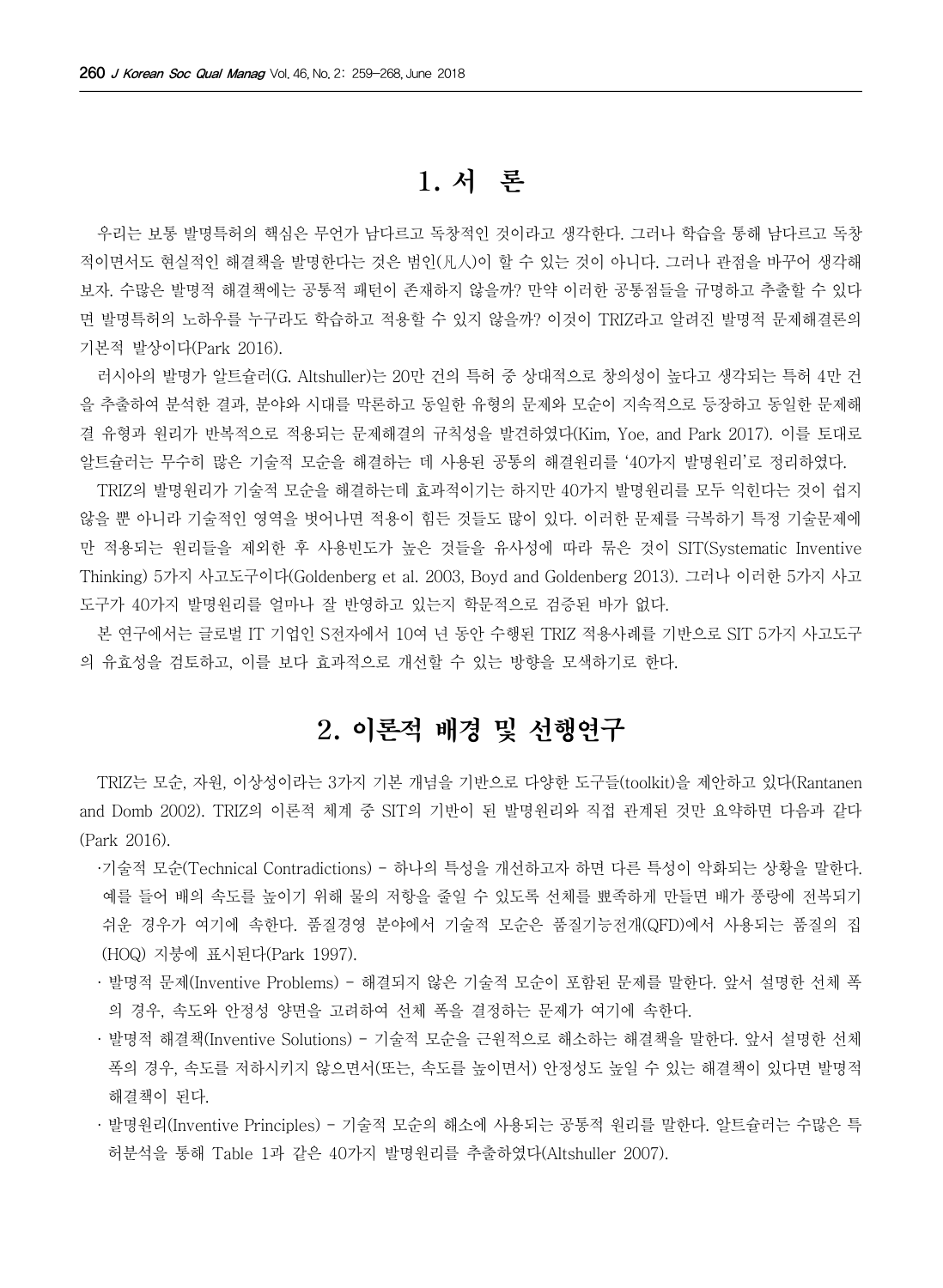| 1. Segmentation                 | 21. Rushing through                     |
|---------------------------------|-----------------------------------------|
| 2. Extraction, Taking out       | 22. Convert harm into benefit           |
| 3. Local quality                | 23. Feedback                            |
| 4. Asymmetry                    | 24. Mediator                            |
| 5. Integration                  | 25. Self-service                        |
| 6. Universality                 | 26. Copying                             |
| 7. Nesting                      | 27. Inexpensive short-life object       |
| 8. Counterweight                | 28. Replacement of mechanical system    |
| 9. Prior counteraction          | 29. Pneumatic or hydraulic construction |
| 10. Prior action                | 30. Flexible film or thin membranes     |
| 11. Cushion in advance          | 31. Porous material                     |
| 12. Equipotentiality            | 32. Changing the color                  |
| 13. Inversion                   | 33. Homogeneity                         |
| 14. Spheroidality               | 34. Rejecting and regenerating parts    |
| 15. Dynamicity                  | 35. Transformation of properties        |
| 16. Partial or overdone action  | 36. Phase transition                    |
| 17. Another dimension           | 37. Thermal expansion                   |
| 18. Mechanical vibration        | 38. Use strong oxidizers                |
| 19. Periodic action             | 39. Inert environment                   |
| 20. Continuity of useful action | 40. Composite materials                 |

Table 1. The 40 inventive principles of TRIZ

호로위쯔(R. Horowitz)는 40가지 발명원리가 기술적 모순의 해결에는 효과적이지만 다음과 같은 문제가 있다고 생각하였다(Horowitz 2001, Park 2015).

(1) 발명원리들이 적용되는 추상적 수준이 일정하지 않다.

일부 원리들(예: 17번 원리 '차원변경')은 매우 일반적이지만 다른 원리들(예: 18번 원리 '기계적 진동', 29번 원리 '공압식 또는 유압식 구조물')은 특정한 공학문제에만 적용된다.

(2) 발명원리들의 사용빈도가 일정하지 않다.

일부 원리들(예: 17번 원리 '차원변경')은 매우 자주 사용되지만 다른 원리들(예: 7번 원리 '포개기')은 거의 사용 되지 않는다.

(3) 발명원리의 수가 너무 많다.

하나의 문제를 해결하기 위해 40가지나 되는 발명원리들을 일일이 적용해 보기는 어렵기 때문에 TRIZ에서는 '모 순행렬(contradiction matrix)'이라는 것을 제공한다. 기술적 모순에 직면할 경우 그러한 모순에 관계되는 물리적 변 수를 확인하면, 모순행렬을 통해 해결에 도움이 되는 발명원리들을 알 수 있다. 모순행렬의 이러한 기능은 매우 효과 적일 때가 있지만 다음과 같은 문제가 있다.

· 모순을 형성하는 물리적 변수를 확인하는 것도 번거롭지만, 이를 확인하고도 해결책을 얻지 못할 경우 좌절감이 든다.

· TRIZ가 범용성이 있음에도 불구하고 변수들은 공학적 특성이 대부분이다.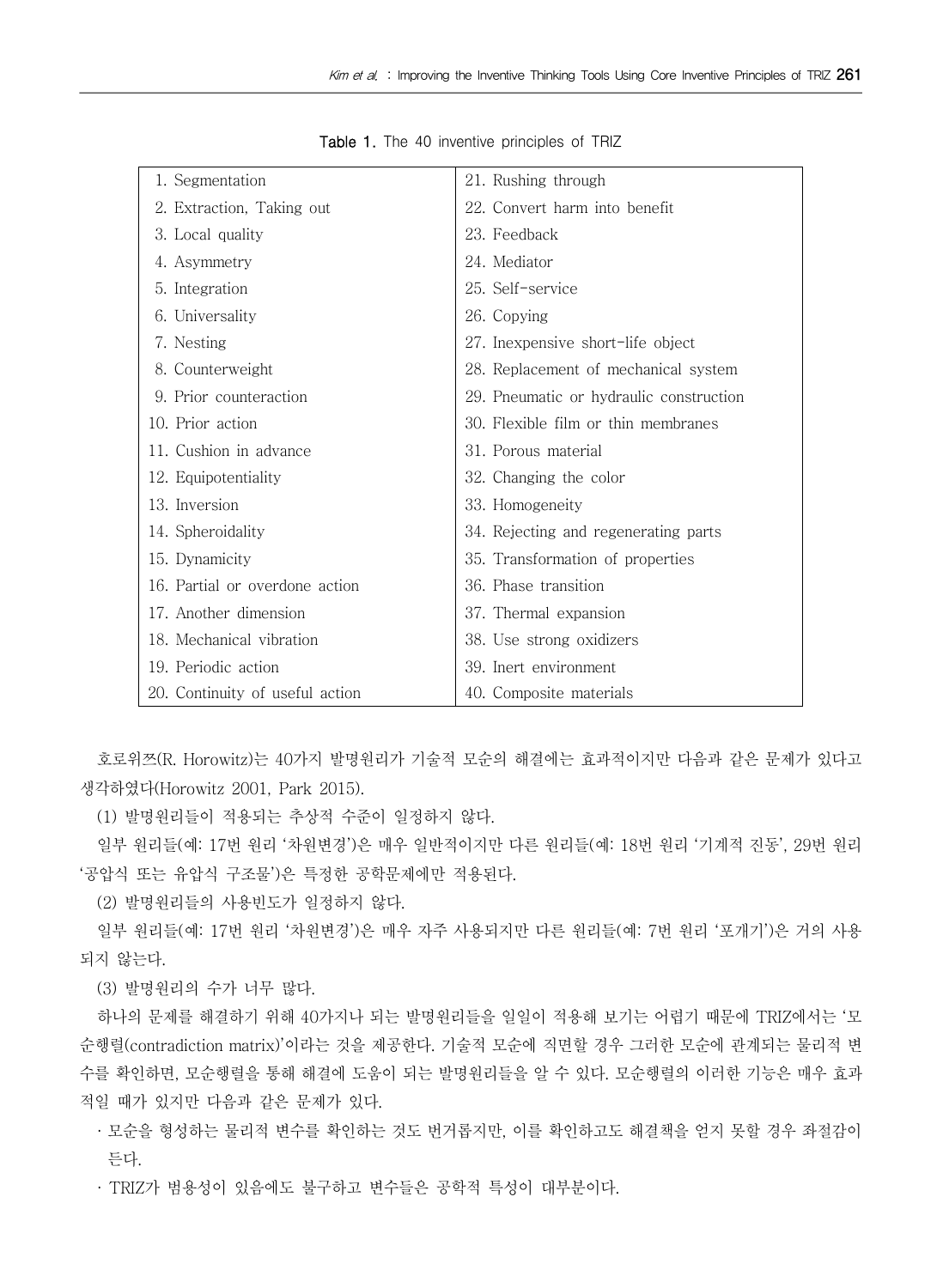· 발명원리들을 체득하기 위해서는 반복적 훈련(이를 테면 각 원리별로 10개 정도의 문제 해결)이 필요한데, 40가 지 발명원리 모두에 대해 이러한 반복 훈련을 한다는 것은 현실적으로 매우 어렵다.

이러한 문제를 해결하기 위해 호로위쯔는 특정 문제에 제한적으로 적용되는 원리들과 사용빈도가 낮은 원리들을 제거하고 난 후 유사한 원리들끼리 묶어서 5가지로 정리한 후 'SIT 5가지 사고도구'라는 이름을 붙였다. Table 2는 이러한 사고도구를 우산에 적용한 예와 더불어 요약한 것이다(Boyd 2013). 참고적으로 기술하면 SIT 5가지 사고도 구만으로 창의적 발상의 보편적 패턴을 설명하기에는 한계가 있으므로 SIT를 확장한 BCC(Business Creativity Codes)가 제안된 바 있다(Park 2016). BCC의 효과성에 대해서는 최근 들어 몇몇 연구에서 확인된 바 있다(Yeo et al. 2017, Yeo and Park 2017, Yeon and Park 2017).

| Thinking Tools             | Description                                                                                                                                           | Examples of Umbrella                                                                                    |  |
|----------------------------|-------------------------------------------------------------------------------------------------------------------------------------------------------|---------------------------------------------------------------------------------------------------------|--|
| 1. Subtraction             | The elimination of core components rather than<br>an addition of new systems and functions                                                            | A part of the umbrella is transparent to<br>allow the user to see where they are going.                 |  |
| 2. Multiplication          | A multiplication of elements already existing in<br>the product along with required change.                                                           | The cover has been multiplied and changed<br>in its location $-$ an umbrella for two.                   |  |
| 3. Task<br>Unification     | The assignment of new tasks to an existing<br>resource( <i>i.e.</i> any element of the product or its<br>vicinity within the manufacturer's control). | The handle has been given the additional<br>job of theft protection. The handle act like<br>a handcuff. |  |
| 4. Division                | Dividing a product and/or its component<br>functionally or physically and then rearranging<br>them in space or time.                                  | The stretchers that support the cover have<br>been divided out and places on the top.                   |  |
| 5. Attribute<br>Dependency | The creation/removal of symmetries or<br>dependencies between existing product<br>properties.                                                         | The Senz storm umbrella that "breaks"<br>symmetry" by having a different shape.                         |  |

Table 2. The Five Thinking Tools of SIT

SIT 5가지 사고도구에 대한 효과성은 여러 연구에서 확인된 바 있지만(Stern et al. 2007, Kang et al. 2016, Heo et al. 2016), 그것이 TRIZ 40가지 발명원리를 얼마나 잘 집약하였는지 지금까지 검증된 바 없다. 그 이유는 이를 검증할 수 있을 만큼 충분한 양의 TRIZ 적용사례를 학계에서 구하기 힘들었기 때문으로 생각된다.

TRIZ 적용사례들을 사내 지식자산으로 축적해 놓은 기업도 일부 세계적 기업을 제외하고는 없으며, TRIZ 적용사 례들이 기술적 난제를 해결한 기업의 Know-How이기 때문에 이를 공개하지 않고 있는 것이 현실이다. 이 때문에 TRIZ에 대한 Case Study가 아닌 이론적 연구는 깊이 있게 진행되지 못하고 있다. 예를 들어 Ilevbare 등(2013)은 40명의 TRIZ 활용자들에게 설문조사를 실시한 결과, TRIZ를 구성하는 발명원리, 분리원리, 표준해, ARIZ 등의 11 가지 요소들 중 발명원리가 가장 많이 활용되는 반면 ARIZ가 가장 적게 활용된다는 정도만 밝히고 있다.

김중현 등(Kim, Yoe, and Park. 2017)은 글로벌 IT 기업인 S전자에서 2006년부터 2016년까지 TRIZ 방법론을 활용하여 수행된 실제 문제해결 사례 2,513건을 대상으로 TRIZ 도구별 활용도를 분석하였다. 발명원리, 분리원리, 표준해, Trimming, SLP(Smart Little People) 모형, 기술진화의 법칙, ARIZ, Effects 등과 같은 다양한 TRIZ 방법 론들 중 발명원리가 세트 제품(모바일 제품, 디스플레이 제품, 가전 제품 등)과 디바이스제품(반도체 모듈, 디스플레 이 모듈) 모두에서 가장 많이 활용되는 것으로 나타났다. 2,513건의 TRIZ 적용사례 중 발명원리가 사용된 2,395건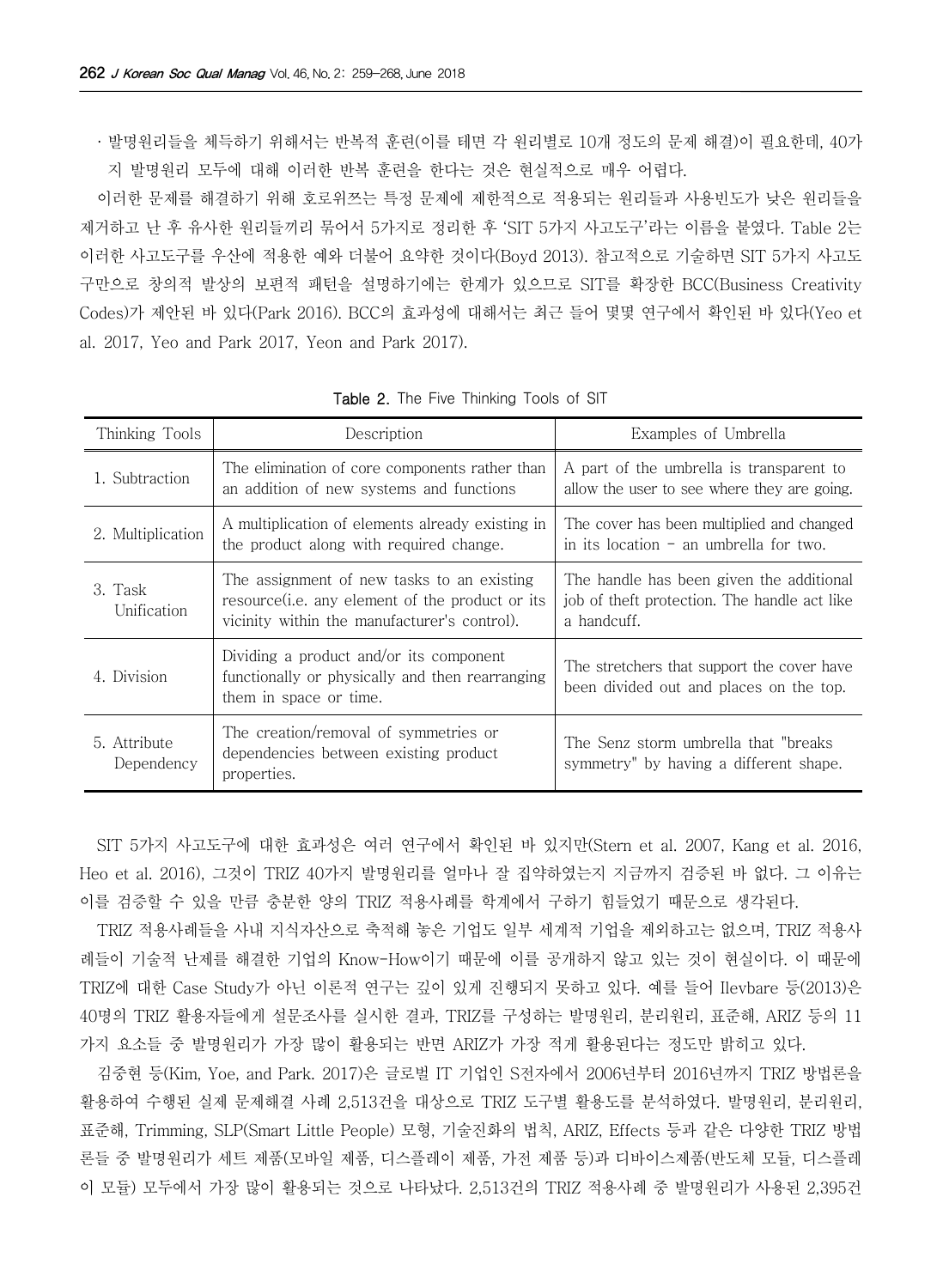에 대해 발명원리별 사용빈도를 조사한 결과 Table 3과 같이 나타났다.

김중현과 박영택(Kim and Park 2017)은 Table 3의 발명원리를 검토한 결과, 40가지 발명원리를 토대로 SIT 5가 지 사고도구를 도출한 호로위쯔(Horowitz 2001)의 설명 중 사실과 다른 부분이 적지 않은 것을 확인하였다. 본 연구 에서는 Table 3에 정리된 발명원리의 상대적 사용빈도를 토대로 보다 개선된 발명적 사고도구를 도출하기로 한다.

| Inventive Principles            | freq. $(\%)$ | Inventive Principles                    | freq. $(\%)$ |
|---------------------------------|--------------|-----------------------------------------|--------------|
| 1. Segmentation                 | 328(13.7)    | 21. Rushing through                     | 12(0.5)      |
| 2. Extraction                   | 141(5.9)     | 22. Convert harm into benefit           | 33(1.4)      |
| 3. Local quality                | 90(3.8)      | 23. Feedback                            | 64(2.7)      |
| 4. Asymmetry                    | 68(2.8)      | 24. Mediator                            | 99(4.1)      |
| 5. Integration                  | 183(7.6)     | 25. Self-service                        | 31(1.3)      |
| 6. Universality                 | 53(2.2)      | 26. Copying                             | 35(1.5)      |
| 7. Nesting                      | 60(2.5)      | 27. Inexpensive short-life object       | 13(0.5)      |
| 8. Counterweight                | 7(0.3)       | 28. Replacement of mechanical system    | 63(2.6)      |
| 9. Prior counteraction          | 53(2.2)      | 29. Pneumatic or hydraulic construction | 5(0.2)       |
| 10. Prior action                | 248(10.4)    | 30. Flexible film or thin membranes     | 38(1.6)      |
| 11. Cushion in advance          | 133(5.6)     | 31. Porous material                     | 12(0.5)      |
| 12. Equipotentiality            | 9(0.4)       | 32. Changing the color                  | 27(1.1)      |
| 13. Inversion                   | 100(4.2)     | 33. Homogeneity                         | 14(0.6)      |
| 14. Spheroidality               | 35(1.5)      | 34. Rejecting and regenerating parts    | 7(0.3)       |
| 15. Dynamicity                  | 51(2.1)      | 35. Transformation of properties        | 106(4.4)     |
| 16. Partial or overdone action  | 52(2.2)      | 36. Phase transition                    | 3(0.1)       |
| 17. Another dimension           | 94(3.9)      | 37. Thermal expansion                   | 8(0.3)       |
| 18. Mechanical vibration        | 16(0.7)      | 38. Use strong oxidizers                | 4(0.2)       |
| 19. Periodic action             | 40(1.7)      | 39. Inert environment                   | 7(0.3)       |
| 20. Continuity of useful action | 10(0.4)      | 40. Composite materials                 | 43(1.8)      |
| Total                           |              |                                         | 2,395(100)   |

Table 3. Frequency of use of the 40 inventive principles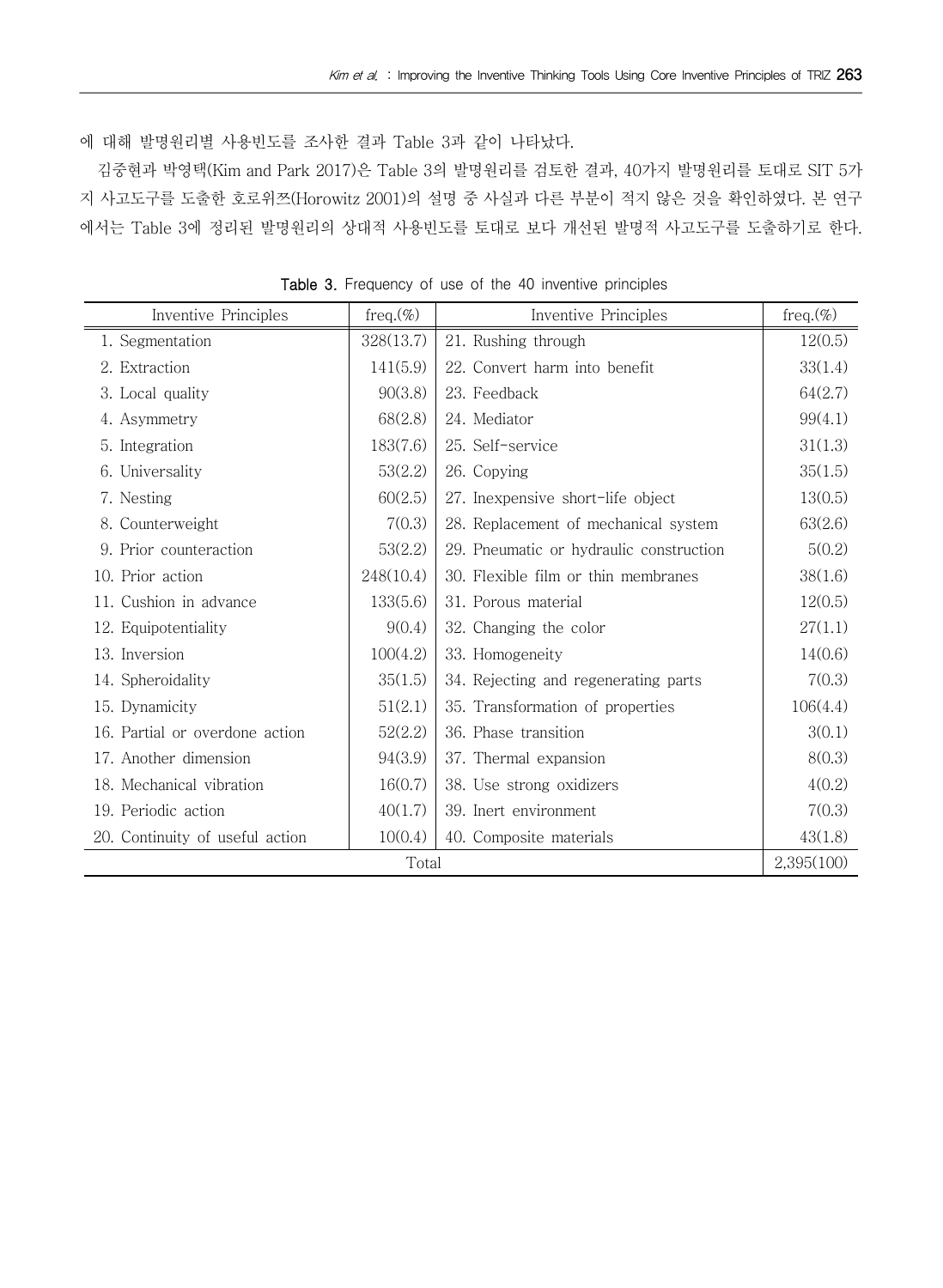### 3. 발명적 사고도구의 재도출

TRIZ의 40가지 발명원리 중 사용빈도가 높은 핵심 발명원리들을 Table 3에서 빈도순으로 살펴보면 1번 원리 '분 할(segmentation)', 10번 원리 '사전 조치(prior action)', 5번 원리 '통합(integration)', 2번 원리 '추출(extraction)', 11번 원리 '사전 대책(cushion in advance)', 35번 원리 '속성변환(transformation of properties)', 13번 원리 '반대 로 하기(inversion)'등으로 나타난다. 사용빈도가 높은 발명원리들을 중심으로 유사한 원리들을 다음과 같이 함께 묶 을 수 있다.

① 분리(Division)

시스템을 구성하는 요소들을 분리하여 시스템의 자유도를 높이거나 구조적 고착을 극복한다. 여기에는 1번 원리 '분할(segmentation)'과 2번 원리 '추출(extraction)' 및 15번 원리 '역동성(dynamicity)'이 포함된다. 다음은 이러한 발명원리들에 속하는 예이다.

- · 구글(Google)에서 추진한 모듈방식의 조립형 스마트폰인 아라(Ara)는 모듈(카메라 모듈, 스피커 모듈, 배터리 모듈 등)별로 분리되므로 고객들이 자신의 취향이나 필요에 따라 스마트폰의 구성요소를 바꿀 수 있는데, 이것 은 '분할'의 원리가 적용된 것이다.
- · 에어컨의 실외기를 본체에서 떼어내 다른 곳에 설치하는 것처럼 구조적 고착을 극복하는 것은 '추출'에 속한다. 구조적 고착(structural fixedness)이란 시스템을 구성하는 요소들을 하나의 단일체로 생각하는 심리적 편향을 말한다. 예를 들어 냄비 손잡이는 냄비에 붙어있어야 한다는 고정관념은 구조적 고착으로 인해 형성된 것이다. 프랑스 주방업체인 테팔(Tefal)은 프라이팬과 냄비의 손잡이를 몸체에서 쉽게 분리할 수 있는 매직 핸즈(Magic Hands)를 출시하여 단기간에 일본 시장을 장악하였다. 손잡이를 분리하면 여러 개를 쌓아서 보관할 수 있을 뿐 아니라 하나의 손잡이를 공용으로 사용할 수 있다(Park 2016).
- · 쿼키(Quircky)에서 출시한 피벗파워(Pivot Power)처럼 멀티탭의 콘센트들을 관절로 연결하여 제품의 유연성(자 유도)를 높인 것은'역동성'을 높인 것이다.

2번 원리 '추출(extraction)'를 자세히 보면 분리(division)뿐 아니라 제거(subtraction)의 의미도 포함되어 있다. TRIZ 40가지 발명원리를 설명한 자료(Domb and Tate 1997)를 보면 추출의 예로서 방범 경보음 용도의 개 짖는 소리를 들고 있다. 녹음된 개 짖는 소리만 이용하는 것을 SIT 사고도구 관점에서 보면 개와 관련된 나머지 요소들을 모두 '제거'한 것으로 볼 수 있다. 이를 보면 '추출(발명원리 2)'은 '제거' 또는 '분할' 중 하나에 반영된다는 것을 짐작 할 수 있다. Table 3에서 '추출(발명원리 2)'이 적용되었다고 분류된 141개의 사례를 검토한 결과 104개는 '분할', 나머지 37개는 '제거'가 적용된 것으로 판단되었다.

15번 원리 '역동성'도 분리(division)뿐 아니라 다음에 설명할 속성의존(attribute dependency)으로 분류되어야 하는 것들이 있다. TRIZ 40가지 발명원리를 설명한 자료(Domb and Tate 1997)를 보면 운전자의 신체적 조건에 맞도록 조절 가능한 운전대를 역동성의 예로 들고 있는데, 이것은 운전자의 신체적 조건이라는 속성에 맞추어 운전 대를 조절하는 것이므로 '분리'라고는 볼 수 없다. Table 3에서 '역동성(발명원리 15)'이 적용되었다고 분류된 51개 의 사례를 검토한 결과 16개는 '분리', 나머지 35개는 '속성의존'이 적용된 것으로 판단되었다.

Table 3에 정리된 TRIZ 사례 중 분리(division)로 분류할 수 있는 것은 '분할'이 적용된 328개와 '추출'로 분류된 141개 중 '제거'에 해당하는 37개를 제외한 104개, '역동성'으로 분류된 51개 중 '속성의존'에 해당하는 35개를 제외 한 16개이다. 따라서 Table 3에 정리된 총 2,395개의 발명원리 적용 사례 중'분리'가 적용된 것은 모두 448(=328+104+16)개로서, 전체의 18.7%를 차지한다.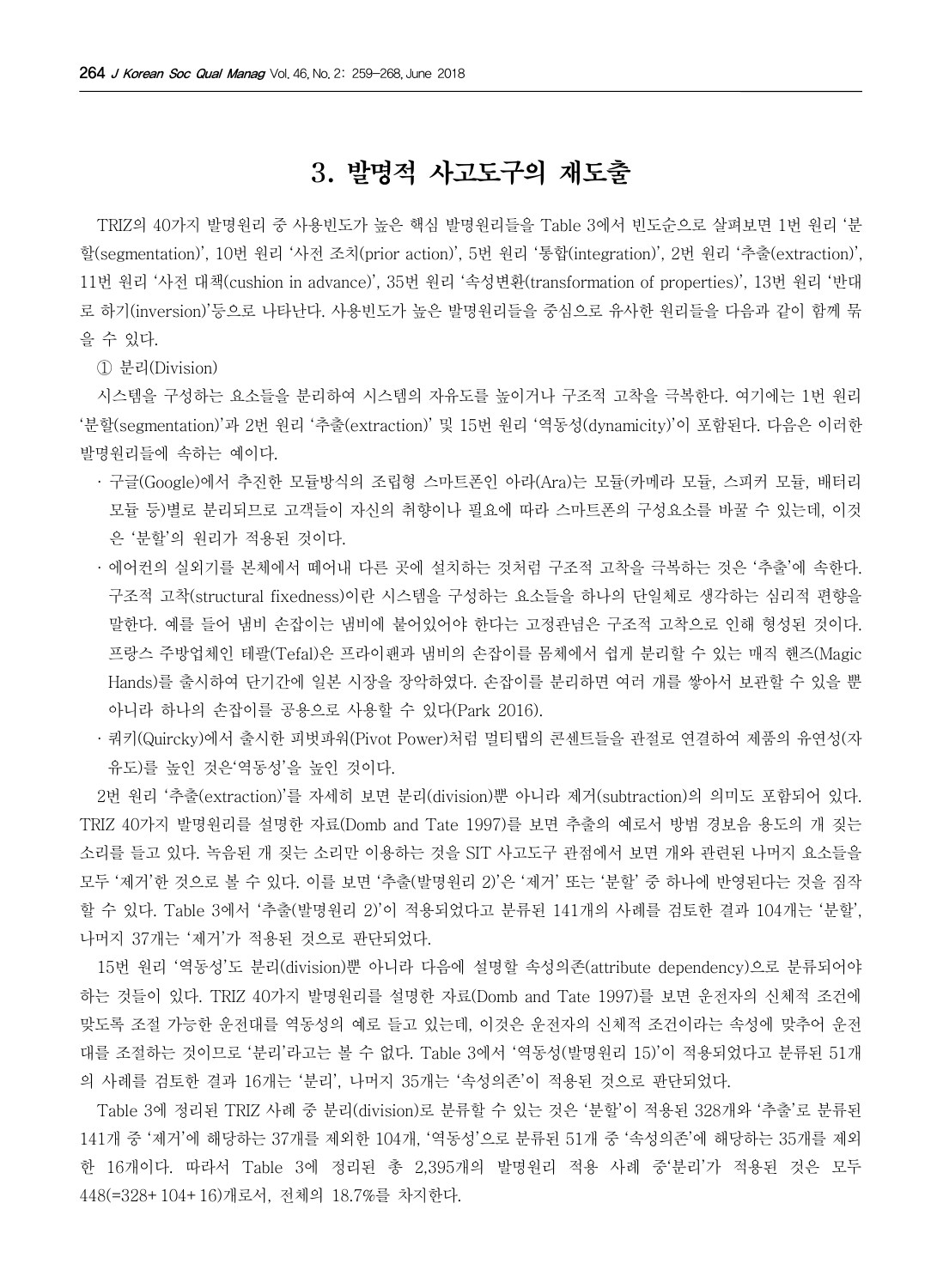② 결합(Combination)

다른 요소나 기능을 통합하여 시스템의 효능을 확장한다. 여기에는 5번 원리 '통합(integration)', 6번 원리 '다용 도(universality)', 7번 원리 '포개기(nesting)'가 포함된다. 다음은 이러한 발명원리들에 속하는 예이다.

- · 세면대 수도꼭지 양옆에 바람으로 손을 말릴 수 있도록 송풍기를 단 다이슨(Dyson) 에어블레이드 탭(Airblade Tab)은 수도꼭지와 송풍기를'통합'한 것이다.
- · 비행기 화장실 잠금장치가 점등 스위치 역할까지 담당하는 것은 '다용도'에 속하는데, 이처럼 하나의 요소가 두 개 이상의 기능을 담당하는 경우는 양득형(兩得型) 결합이라고 할 수 있다.
- · 러시아 전통인형처럼 동일한 형상의 제품을 작은 공간에 적재할 수 있도록 만든 것은 '포개기'에 속한다. 포개기 가 적용된 예로는 카메라 줌 렌즈나 안테나처럼 당겨서 길이를 늘리는 지시봉이 있는데, 이러한 것들은 중첩형 (重疊型) 결합이라고 할 수 있다.

Table 3에 정리된 TRIZ 사례 중 결합(combination)으로 분류할 수 있는 것은 '통합'이 적용된 183개, '다용도'로 분류된 53개, '포개기'로 분류된 60개를 합한 296개이다. 이것은 전체의 12.4%에 해당한다.

③ 선행조치(Proactive Measures)

문제점이나 어려움이 예상되면 이를 예방하거나 완화시킬 수 있도록 미리 조치를 취한다. 여기에는 10번 원리 '사 전 조치(prior action)', 11번 원리 '사전 대책(cushion in advance)', 9번 원리 '사전 반대조치(prior counteraction)' 가 속한다. 다음은 이러한 발명원리들에 속하는 예이다(Domb and Tate 1997).

- · 봉투의 접합부분에 미리 접착제를 발라놓거나 수술 도구들을 수술 전에 소독해서 밀봉해 두는 것은 '사전 조치' 에 해당한다.
- · 낙하산처럼 신뢰도가 매우 중요한 품목에 대해 만일의 사태를 대비한 비상용 품목을 추가적으로 구비하는 것은 '사전 대책'에 속한다.

· 페인트가 묻으면 안 되는 곳에 보호 테이프(masking tape)을 미리 붙이는 것은 '사전 반대조치'에 속한다.

 Table 3에 정리된 TRIZ 사례 중 선행조치(Proactive Measures)로 분류할 수 있는 것은 '사전 조치'가 적용된 248개, '사전 대책'이 적용된 133개, '사전 반대조치'로 분류된 53개를 합한 434개로서 전체의 18.1%에 해당한다.

④ 속성의존(Attribute Dependency)

속성의존은 앞서 분류한 분리나 결합, 선행조치처럼 그 의미를 쉽게 짐작할 수 없지만 SIT 5가지 사고도구에서 사용되고 있는 용어이므로 그대로 쓰기로 한다. 속성의존이란 시간, 조건, 위치 등에 따라 시스템의 일부 속성이 변 하는 것을 나타낸다. 예를 들어 극장의 조조할인처럼 시간대에 따라 변하는 가격책정, 물이 끓으면 소리 나는 주전 자, 뜨거운 물을 부으면 동일한 시간에 골고루 익을 수 있도록 면의 아래쪽 밀도를 높인 컵라면 등은 모두 속성의존 이 적용된 예이다.

40가지 발명원리 중 35번 원리 '속성변환(transformation of properties)', 3번 원리 '국소적 성질(local quality)', 4번 원리 '비대칭(asymmetry)', 23번 원리 '피드백(feedback)', 32번 원리 '색상변화(color change)'는 속성의존에 속한다. 또한, 앞서 분리(division)에서 설명한 바와 같이 15번 원리 '역동성(dynamicity)'의 일부도 속성의존으로 분 류된다. 다음은 이러한 발명원리들에 속하는 예이다.

· 천연가스를 운반할 때 부피를 줄이기 위해 냉각 및 가압을 통해 액화(液化)하는 것은 '속성변환'에 속한다.

- · 촛불에 양초가 녹을 때 촛농이 밖으로 흘러내리지 않고 중앙에 고이도록 하기 위해 중심부의 용융점을 상대적으 로 낮게 만드는 것은 '국소적 성질'에 속한다.
- · 영국항공이 비즈니스클래스에 도입한 플랫 베드(Flat Bed)는 '비대칭'에 속한다. 이 좌석은 상반신이 놓이는 부 분은 팔이 편안하게 들어가도록 넓게 만든 대신 다리가 닿는 부분은 좁게 만들고, 방향을 반대로 배치한 두 개의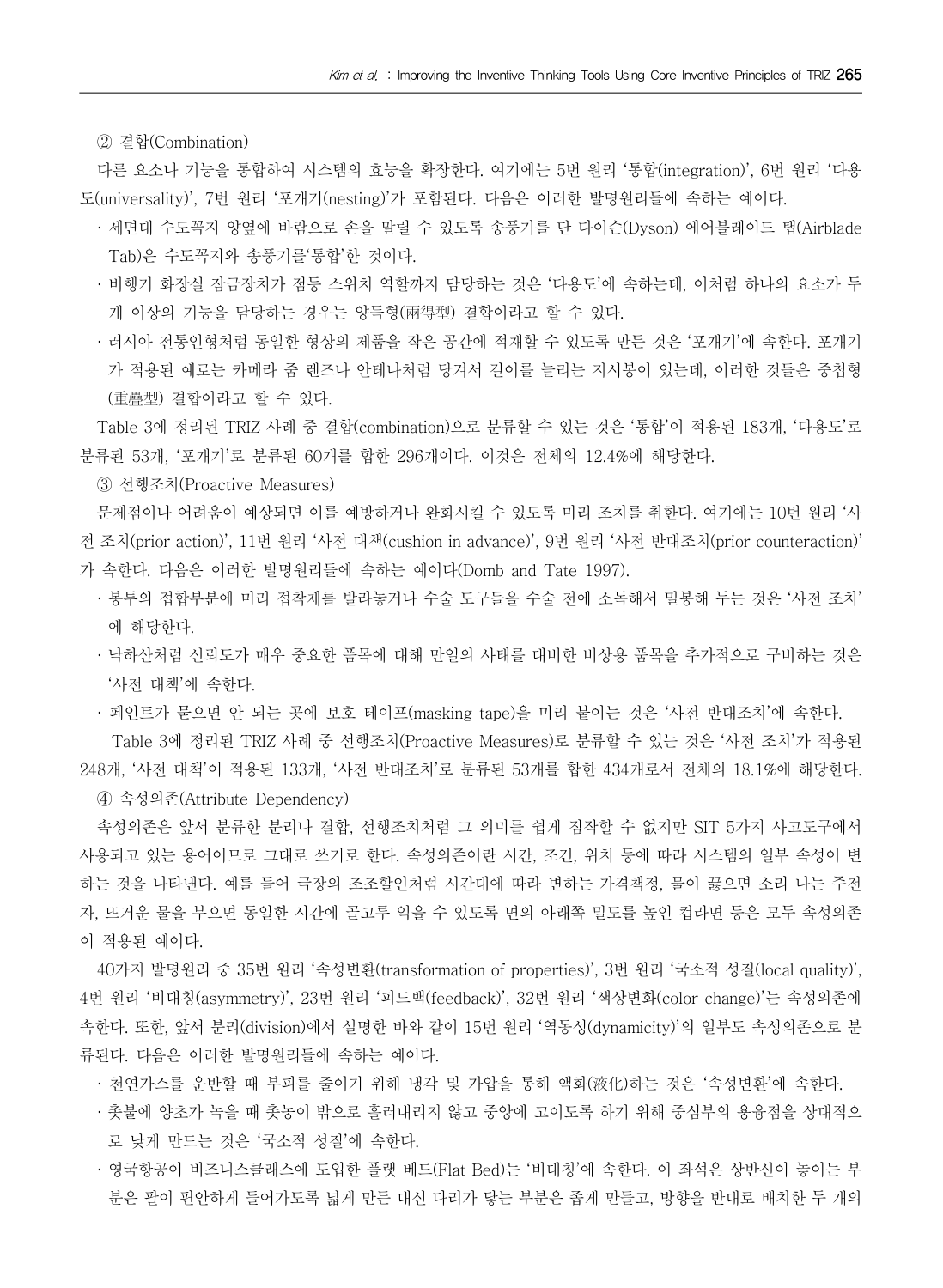좌석을 붙여서 동일한 공간에 더 많은 좌석이 들어갈 수 있도록 하였다(Park 2016).

- · 테팔(Tefal) 프라이팬의 중앙에 있는 써모스팟(Thermo-Spot) 문양은 요리하기에 적합한 온도로 가열되면 민무 늬 둥근 점으로 바뀌는데 이것은 '피드백'에 해당한다.
- · 분홍색, 파란색, 녹색의 3가지 색상으로 판매되는 베이비글로우(Babyglow)라는 유아복은 이를 입은 어린아이의 체온이 37도를 넘어서면 모두 흰색으로 바뀌는데 이것은 '색상변화'가 적용된 것이다.
- · 앞서 설명한 바와 같이 '역동성'의 설명 중 사용자의 신체적 특성에 맞출 수 있도록 조절 가능한(adjustable) 제 품은 속성의존에 속한다.

Table 3에 정리된 TRIZ 사례 중 속성의존(attribute dependency)으로 분류할 수 있는 것은 '속성변환'이 적용된 106개, '국소적 성질'이 적용된 90개, '비대칭'이 적용된 68개, '피드백'이 적용된 64개, '색상변화'가 적용된 27개, '역동성'으로 분류된 51개 중 '분할'에 해당하는 16개를 제외한 35개이다. 따라서 '속성의존'이 적용된 것은 모두 390(=106+90+68+64+27+35)개로서, 전체의 16.3%를 차지한다.

⑤ 역전(Reversal)

위치, 순서, 속성, 이동체 등을 기존 방식과 반대로 한다. 13번 원리 '반대로 하기(inversion)'가 여기에 속하는데, 창의성 분야에서 널리 사용되는 용어인 역전(reversal)으로 분류하였다. 다음은 '역전'의 유형별 예이다.

- · 냉장고의 내부 공간 활용도를 높이기 위해, 강력 자석을 이용하여 병맥주나 탄산음료 등을 냉장고 칸막이 바닥이 아니라 천장에 붙일 수 있도록 만든 보틀 로프트(Bottle Loft)는 위치 역전에 속한다.
- · 사진을 먼저 찍은 후, 원하는 부분에 초점을 필요에 따라 맞출 수 있도록 만든 라이트 필드(Light Field) 카메라 는 순서 역전에 속한다.
- · 신발은 가벼울수록 좋다는 생각에 반해 일부러 무겁게 만든 운동용 신발은 속성 역전이다.
- · 걷거나 뛸 때 사람이 전진하는 대신 바닥이 뒤로 가는 트레드밀(treadmill)이나 사람 대신 계단이 움직이는 에스 컬레이터는 이동체 역전에 속한다.

이처럼 다양한 형태의 '역전'을 포괄하는 '반대로 하기'가 적용된 사례는 100개로서, 전체의 4.2%를 점유하고 있다. 이상과 같이 사용빈도가 높은 핵심 발명원리들을 중심으로 유사한 원리들을 함께 묶은 결과 분리, 결합, 선행조치, 속성의존, 역전이라는 5가지 사고도구가 도출되었다. 참고로 기술하면 이상과 같이 5가지로 분류해야 할 특별한 이 유는 따로 없지만, 종전의 SIT 5가지 사고도구와 비교하기 위해서 본 논문에서도 핵심적 발명원리를 5가지로 집약하 였다. 이렇게 도출된 5가지 핵심 발명원리 중 분리와 속성의존은 기존의 SIT 5가지 사고도구에 포함된 것이지만 나 머지 3개는 새롭게 대체된 것이다. 본 연구의 분석 대상이 된 2,395개의 사례 중 기존의 SIT 5가지 사고도구로는 1,146개(47.8%)가 설명되는 데 비해(Kim and Park 2017), 새롭게 도출된 5가지 핵심 발명원리로는 1,668개 (69.6%)가 설명된다. 따라서 적용빈도 측면에서 새로 도출된 핵심 발명원리가 훨씬 우수하다고 볼 수 있다.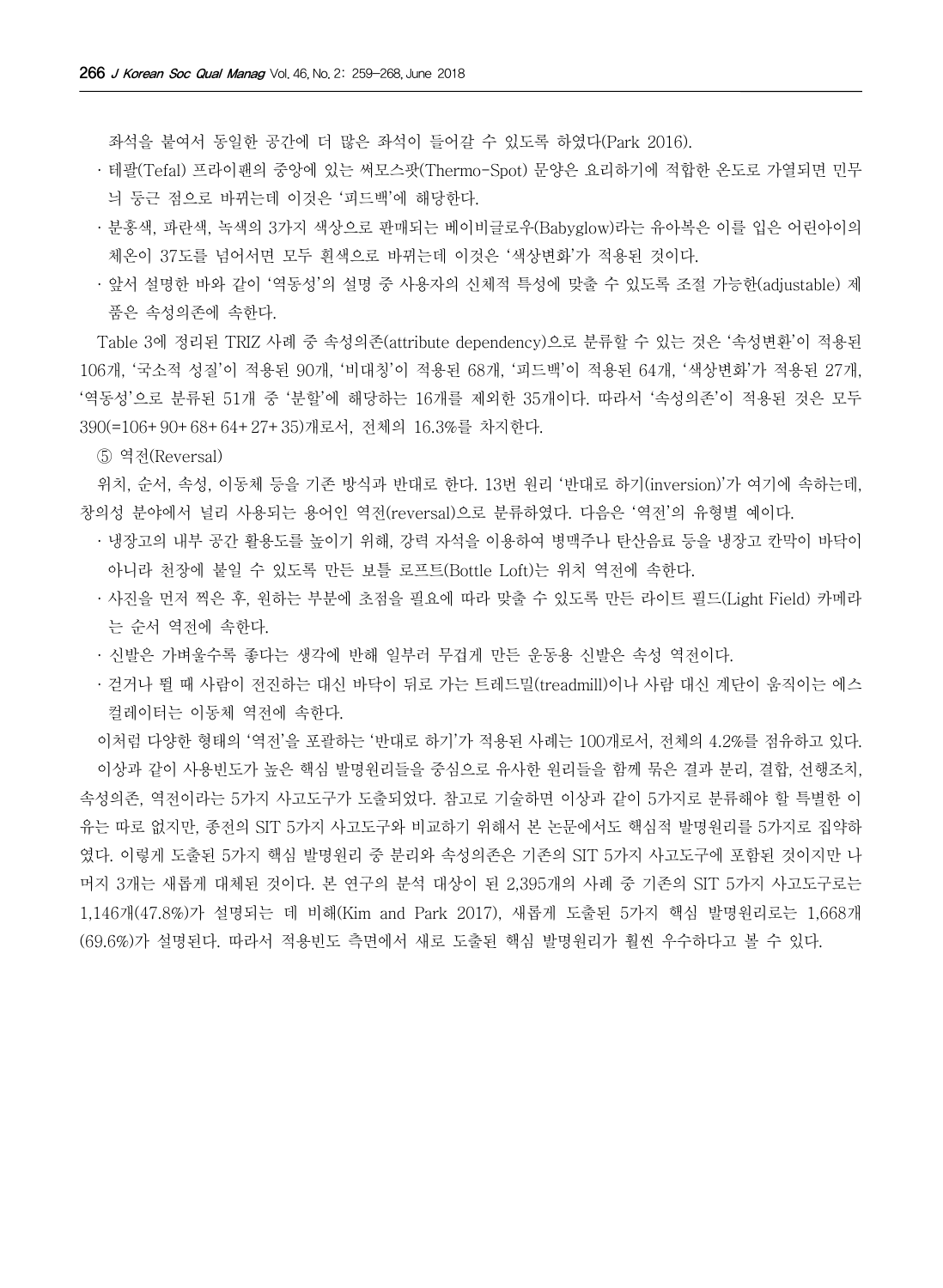#### 4. 결론 및 토의

SIT는 이를 개발한 학자들이 재직하고 있는 이스라엘의 테크니온공대와 히브리대학뿐 아니라 미국의 신시내티대 학, 컬럼비아비즈니스스쿨, 와튼비즈니스스쿨, 영국의 런던비즈니스스쿨, 싱가포르국립대학 등 세계 여러 교육기관 에서 가르치고 있는 것으로 알려져 있다(Boyd and Goldenberg 2013). SIT 5가지 사고도구가 TRIZ 40가지 발명원 리 중 보편성이 있는 것들 중 사용빈도가 높은 것들을 뽑아서 유사성에 따라 묶은 것이라고 알려져 있으나, 이것이 40가지 발명원리를 얼마나 충실히 반영하고 있는지에 대해서는 검증된 바가 없었다.

본 연구에서는 세계적 IT기업인 S전자에서 10여 년 동안 수행된 2,500여 건의 TRIZ 적용사례를 토대로 발명원리 별 적용빈도를 분석한 김중현과 박영택(Kim and Park 2017)의 연구결과를 이용하여, 적용빈도가 높은 발명원리들 을 선별하고, 이들과 유사한 다른 발명원리들을 묶어서 새로운 5가지 발명적 사고도구를 도출하였다. 본 연구에서 도출된 사고도구는 기존의 SIT 사고도구에 비해 적용성이 매우 우수한 것을 확인하였다.

그러나 본 연구 결과가 더 큰 의미를 가지려면 다음과 같은 후속연구가 이루어져야 한다.

첫째, 본 연구의 결론이 특정 기업이나 특정 업종을 초월하여 보편적으로 적용되는지 검증할 필요가 있다. 이를 위해서는 다양한 산업군의 여러 기업을 대상으로 동일한 연구가 이루어져야 한다. 본 연구의 분석대상이 반도체, 모 바일, 디스플레이, 네트워크, 백색가전, 프린터 등을 포괄하는 글로벌 전자기업의 전체 사업군을 대상으로 했으나 이 것만으로는 본 연구의 결론이 보편적으로 적용된다고 할 수는 없다.

둘째, 지금까지 진행된 모든 선행연구들은 발명원리의 사용빈도를 판단 기준으로 삼았으나(Park and Park 2017, Kim et al. 2017, Yeo et al. 2017, Yeon and Park 2017), 사용빈도는 낮지만 적용효과가 상대적으로 큰 발명원리 들이 있을 수도 있다. 따라서 사용빈도뿐 아니라 적용효과까지 함께 고려하는 연구들이 진행되어야 한다. 또한 통계 적으로 보다 엄밀한 검증을 위하여 상관분석이나 군집분석 등과 더불어 분류된 발명원리들 간의 선·후행 관계분석 등을 고려할 필요가 있다.

셋째, 발명적 사고도구의 사용목적이 당면한 문제해결인지 아니면 새로운 콘셉트 창출인지를 구분하고, 사용목적 에 적합한 사고도구를 도출할 필요가 있다. TRIZ 40가지 발명원리는 당면한 기술적 모순의 해결에 도움을 주기 위 해 개발된 반면, SIT 5가지 사고도구는 신제품 콘셉트 창출을 위해 개발된 아이디어 자극(idea-provoking) 도구이 다. 따라서 본 연구에서 도출된 새로운 발명적 사고도구인 선행조치(Proactive Measures)는 당면과제를 해결하는 데에는 많이 활용되지만 신제품 콘셉트 창출에는 그렇지 않을 수 있다.

이러한 후속연구들이 성공적으로 진행되면 발명적 사고도구가 창의적 발상과 문제해결에 더 큰 기여를 할 수 있을 것으로 생각된다.